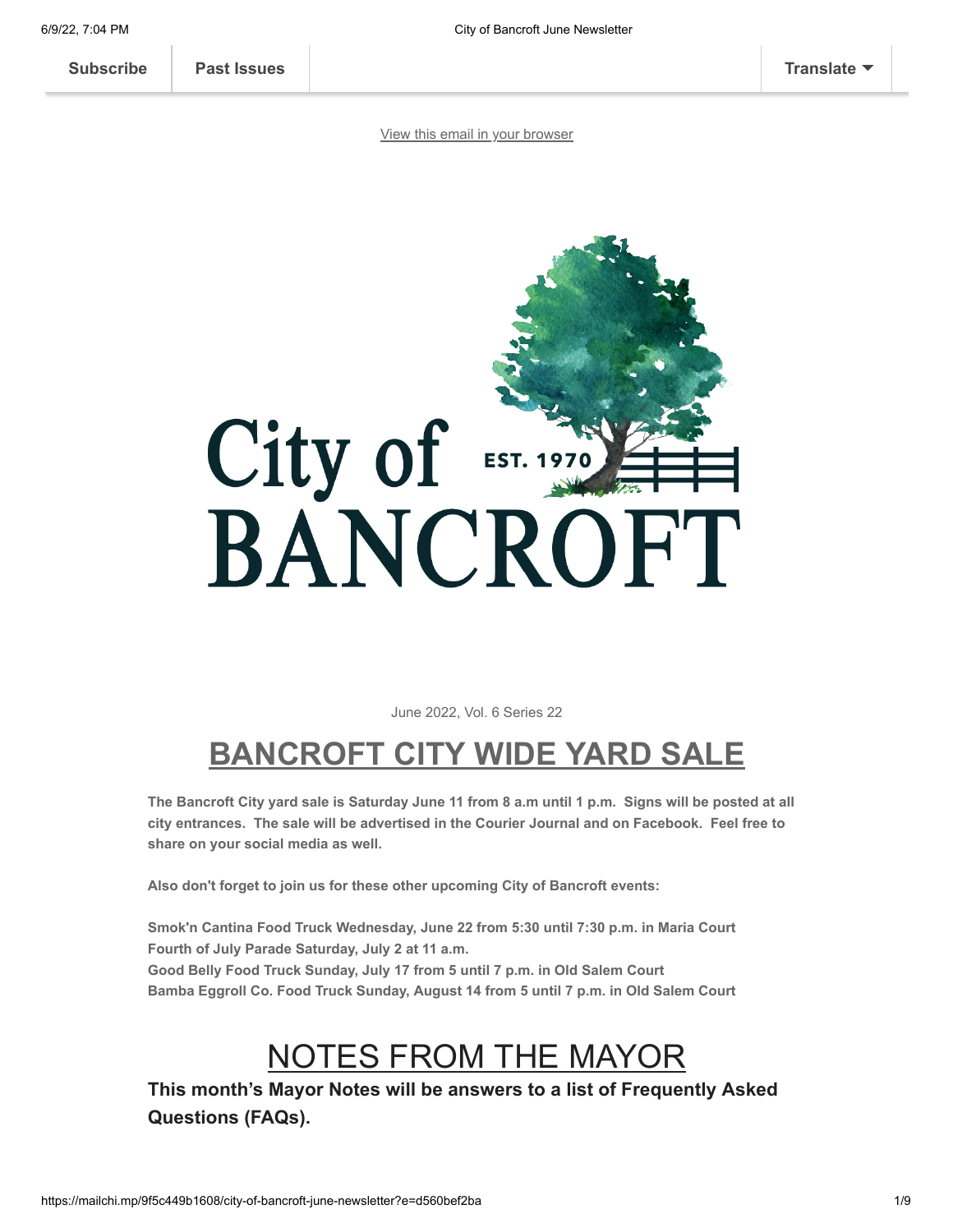**If Rumpke does not pick up trash, recycling, or yard waste. First, fill out the complaint on the Rumpke website** <https://www.rumpke.com/contact-us> **(select "Service questions or concerns" in the drop down menu). Second, call Rumpke at 800-828-8171 and let them know you were missed. Last, but a very important step, is to email Commissioner Chumbley at** [publicservices@cityofbancroft.org](mailto:publicservices@cityofbancroft.org) **. When you contact Commissioner Chumbley, he contacts our service representative who follows up with the Rumpke Operations Manager. Do all three steps for timely response.**

#### *When do I need to Obtain a City of Bancroft Building Permit?*

**If you are building something on your property, you need a City of Bancroft building permit. That means you must submit a completed Building Permit Application. The application is on the City of Bancroft website at** <https://www.cityofbancroftky.org/forms/building-permit-application/> **. What type of construction requires a permit? Here are some examples: fences, sheds, decks, stairs to decks, removing an old driveway and replacing with a new driveway (just sealing the driveway does not require a permit), pavilions, pools, porches, porch covers, room additions, threeseason rooms, and anything else that is constructed on the exterior of the property. Interior construction does not require a Bancroft permit but may require a Louisville Metro permit. Having a Louisville Metro building permit does not exempt the requirement to obtain a Bancroft building permit for outside construction on your property. If Louisville Metro requires a building permit for exterior construction (example a building addition), then having that permit is a requirement for also obtaining the Bancroft building permit. If you have questions, contact Mayor Jeff Magers at** [mayor@cityofbancroft.org](mailto:mayor@cityofbancroft.org) **.**

## *What is required if I rent my home?*

**If you are renting your home or plan to rent your home (short and longterm leasing), you must register your rental with the City of Bancroft. The registration is required every time occupants of the home change. The form and information on rental registration is located at** <https://www.cityofbancroftky.org/forms/rental-property-registration/> **The Bancroft ordinance addressing rental property is located at** [https://codelibrary.amlegal.com/codes/bancroft/latest/bancroft\\_ky/0-0-0-3140](https://codelibrary.amlegal.com/codes/bancroft/latest/bancroft_ky/0-0-0-3140) **If**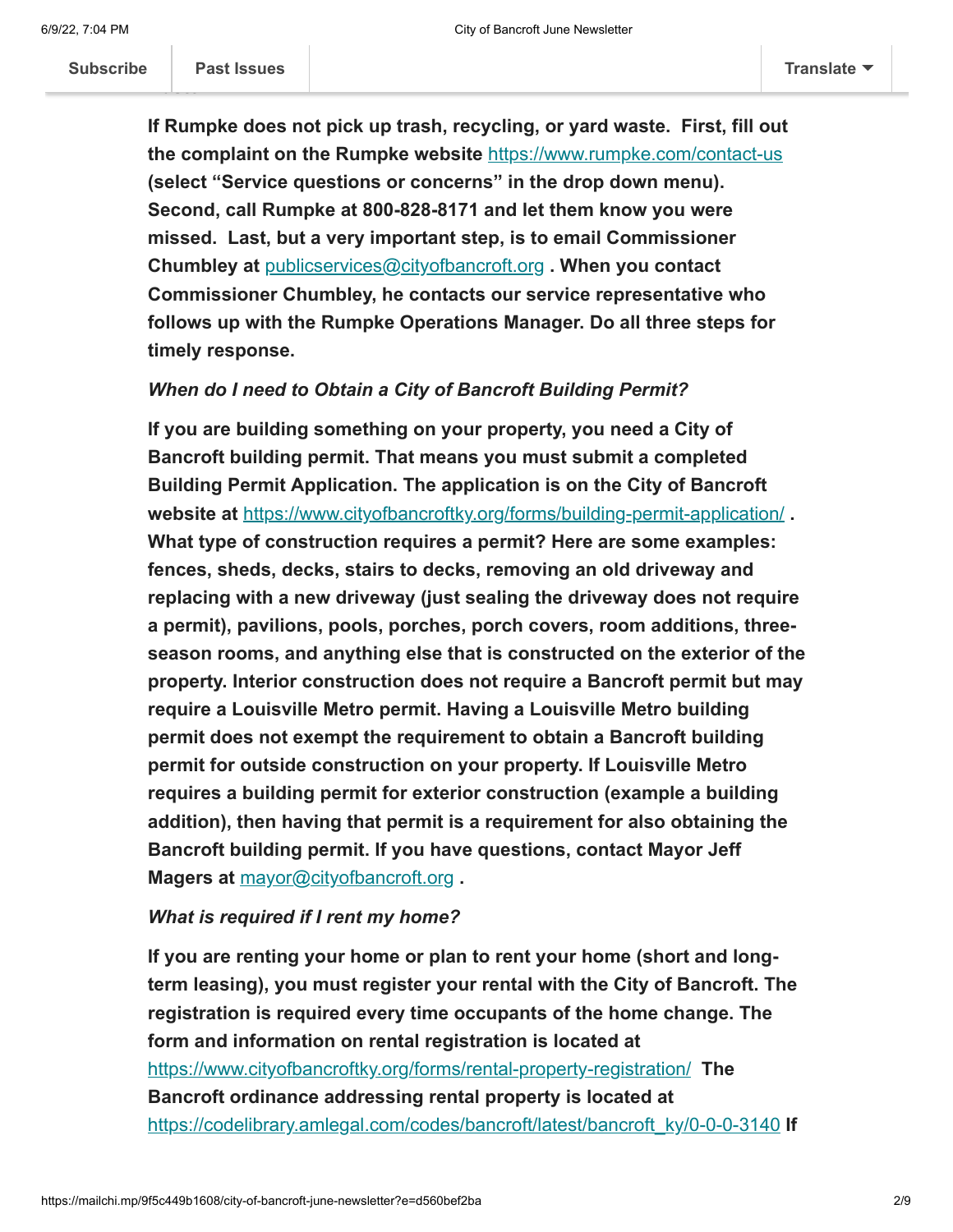## *I just moved to Bancroft, so how can I stay in touch with what is happening in Bancroft?*

**There are multiple ways to keep up with current information about what is happening in Bancroft. First, email City Clerk Shannon Tuthill and sign up for the emailed monthly newsletter and to sign up for entry in the Bancroft REACH Alert system. The REACH Alert system is used to send emergency messages specific to the City of Bancroft. You can choose to be contacted by text, phone call, or email. We have a Bancroft Facebook Group page restricted to use by City of Bancroft residents only. The Bancroft Facebook group page is a wonderful source of information about events in Bancroft. Contact Commissioner Jaimie Schapker at** [communications@cityofbancroft.org](mailto:communications@cityofbancroft.org) **to obtain access to the Bancroft Facebook group page. We have a City of Bancroft webpage** [www.cityofbancroftky.org](http://www.cityofbancroftky.org/) **. On the website we have the searchable list of city ordinances, newsletters, announcements, City Commission meeting agendas, meeting minutes, forms, city officials' and employees' contact information, and a "Contact Us" form.**

*How do I report a crime or contact Bancroft Police Chief David Mudd regarding police assistance?*

**For immediate police assistance:**

- **1. Emergency: Dial 911**
- **2. Non-emergency police assistance: Dial 311**

**For non-urgent neighborhood concerns:**

**1. Call the police chief's telephone line at (502) 263-3663. If he does not answer, leave a voicemail with your name and phone number. Chief Mudd will call you back when he is on duty.** 

**2) For your safety, please call 911 or 311 to have police dispatched. If Chief Mudd is working, then they will dispatch him to help you, otherwise, they will dispatch a Louisville Metro police officer. Do not personally seek out Chief Mudd to get assistance for an emergency.**

**3) Chief Mudd's email address for general inquiries is** [chief@cityofbancroft.org](mailto:chief@cityofbancroft.org)

**4) If you have a question or concern about the police department, you can contact the city commissioner with oversight of the police department at** [police@cityofbancroft.org](mailto:police@cityofbancroft.org) **. Currently, that is Mayor Jeff Magers.**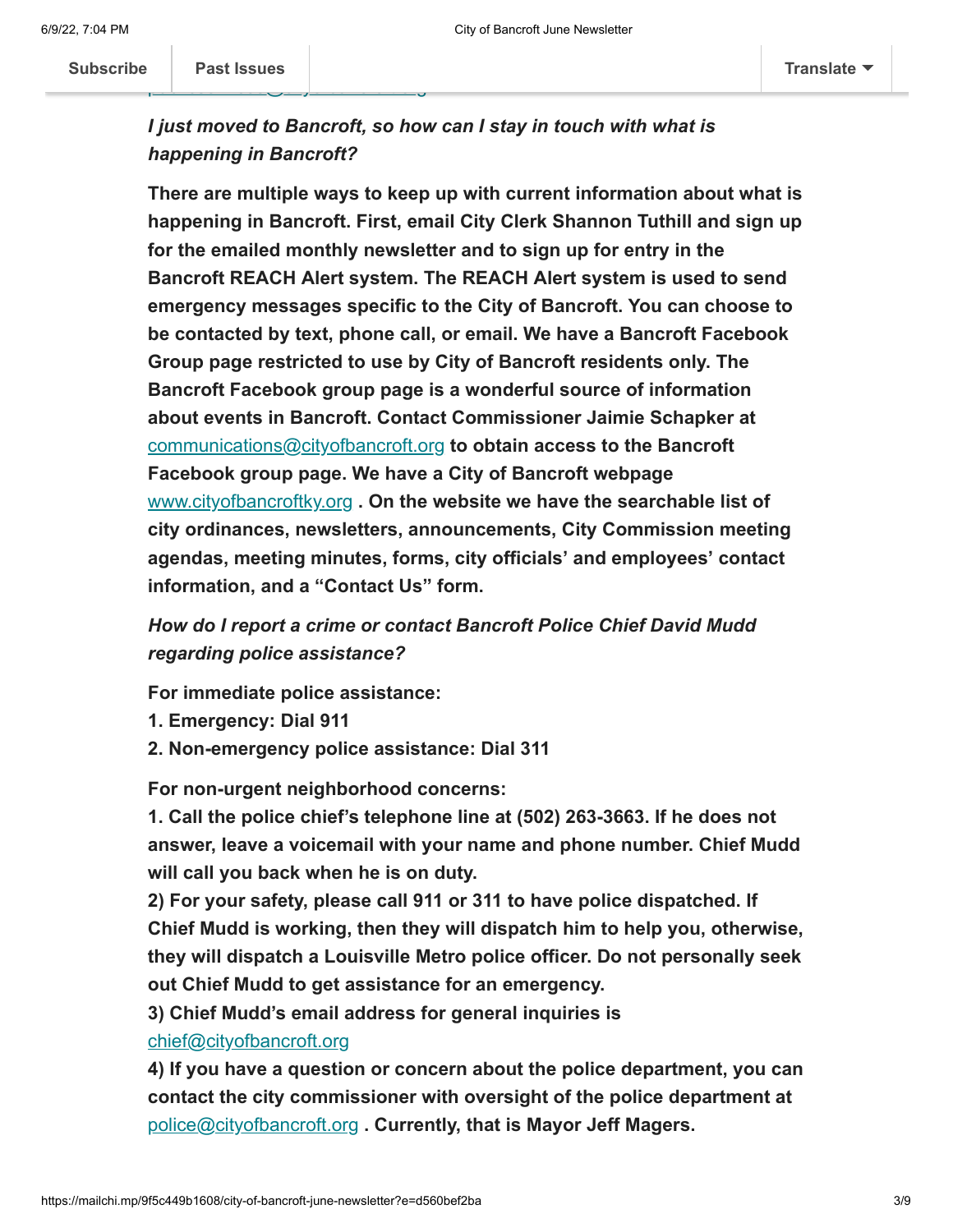*I am leaving for vacation, so how do I set up a House Watch with Bancroft Police Department?*

**If you are going to be away from your home for vacation, you can request a house watch with Chief Mudd. Complete the House Watch Request Form at** <https://www.cityofbancroftky.org/house-watch-requests/> **Chief Mudd will do periodic security checks while you are away.**

#### *What type of government is the City of Bancroft?*

**The City of Bancroft is what is called a home rule city, with a city commission style government. In a city commission style government, there is a mayor and four commissioners. The mayor is a member of the city commission and is a voting member of the city commission, unlike mayor-council style government where the mayor is not a member of the city council. Why is this important to know? In a commission style government each commissioner, including the mayor, is assigned oversight of a department. To see the list of who oversees each department, go to the Contact Info weblink on the city website at** <https://www.cityofbancroftky.org/contact-info/>

### *Where is city hall?*

**We are a small city, so like many small suburban cities in Jefferson County, we do not have a city hall. Our city mailing address is 4949 Old Brownsboro Road, # 243, Louisville, KY 40222. City officials work from home, but maybe contacted by email or phone. The city clerk, Shannon Tuthill or the mayor are always a resource for answering your questions or directing you to someone who can answer your questions.**

#### *What is the advantage of living in a small suburban city?*

**The answer to that question is responsiveness of city of officials to your questions, concerns, and neighborhood service needs. We focus your local tax dollars on your small city. The roads need repair—we make the repairs. Our street signs become old and faded—we replace them. You need street lightening to deter late night crime—your city tax dollars pay for the lights. When there is snow and ice on the roads in the winter, we provide snow and ice removal. We have community events, trash service, and maintenance efforts that keep our city looking good and providing a safe environment. In recent years our access to city information has dramatically increased through the city website, Facebook group page,**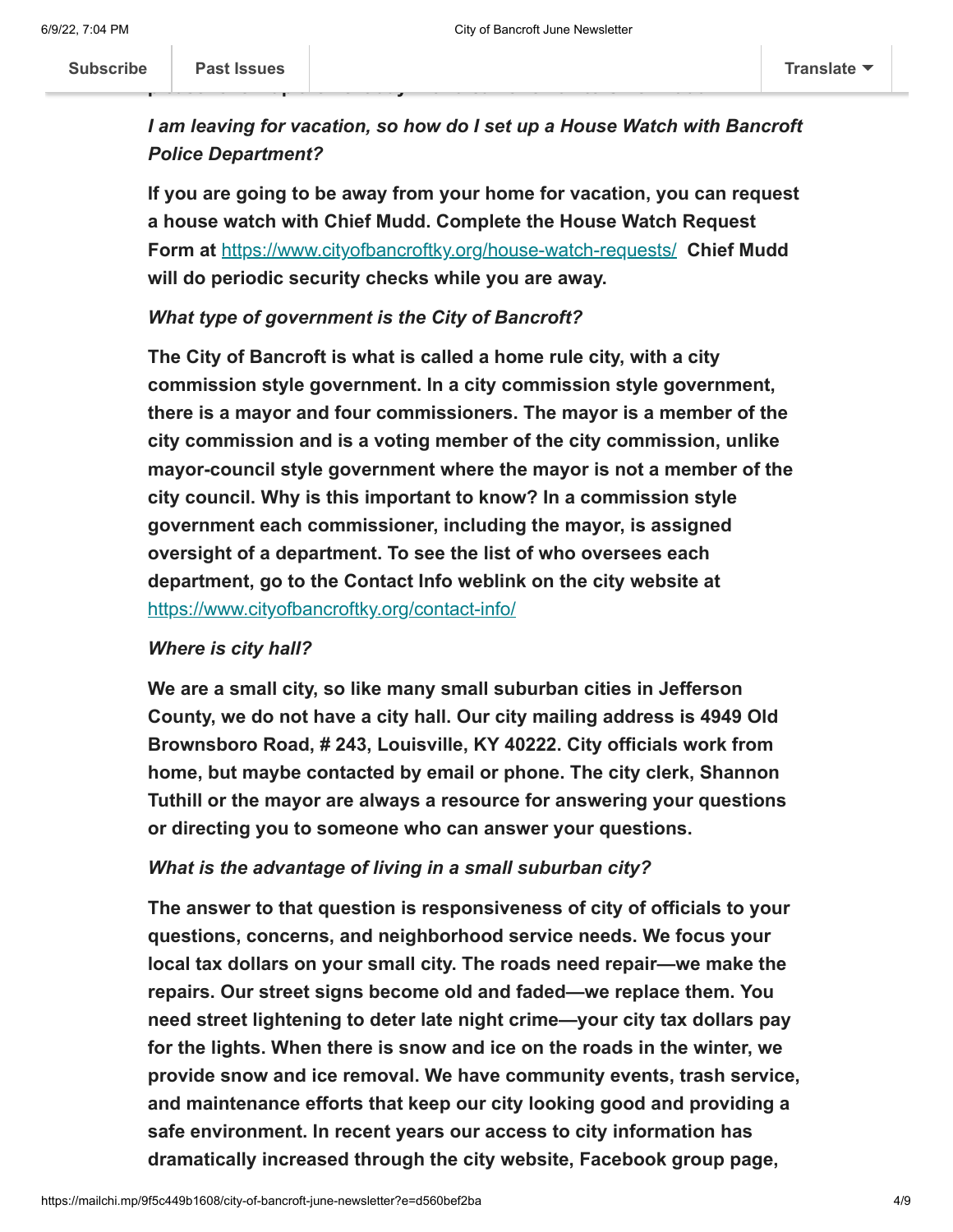**neighborhoods would love to have. We have a certified bicycle police officer who provides a level of connection to residents that few suburban cities have. You have close access to your city officials, by phone, email, or a conversation on the street.**

**R[EACH Alert, and](https://us14.campaign-archive.com/home/?u=3d979dbd3c4dd11333cb890d6&id=d69d0acaa7) emailed newsletter. We provide police services, that**

**have kept crime to extremely low levels that residents in nearby**

**[April Meeting Minutes](https://www.cityofbancroftky.org/April-2022-meeting-minutes/)**

## **LAST CHANCE TO JOIN CITY COMMISSION IN NOVEMBER ELECTION**

All elected positions of the Bancroft City Commission will appear on the November election ballot (four commissioners and mayor). Residents wishing to seek election to these positions are welcome and encouraged to do so by filing for election at the Jefferson County Election Center, 1000 E. Liberty Street. The filing deadline is **June 7, <sup>2022</sup>**. Filing forms and instructions can be found at http://elections.jeffersoncountyclerk.org

## **NOTE FROM CHIEF MUDD**

In an effort to keep our city roads as safe as possible, I'd like to point out a concern related to street parking. On many occasions I have observed cars parked directly across from one another creating a narrow passage for traffic to navigate. While there is no ordinance which prohibits such parking, it does create risks of injury and/or property damage. It's difficult to see around vehicles parked on both sides, and the response time to a child running into the street could be affected because of the divided attention. It's also easier to clip a mirror when there are protrusions from both sides of the street. Finally, it makes it much hard for larger emergency vehicles such as fire trucks or ambulances to pass through, and if they are en route to an active emergency they will not hesitate to push an obstructing vehicle out of the way. Sometimes such parking may be unavoidable, but if not please keep the aforementioned issues in mind. If anyone has any questions about parking, please feel free to reach out to me or look up our parking regulations through our website.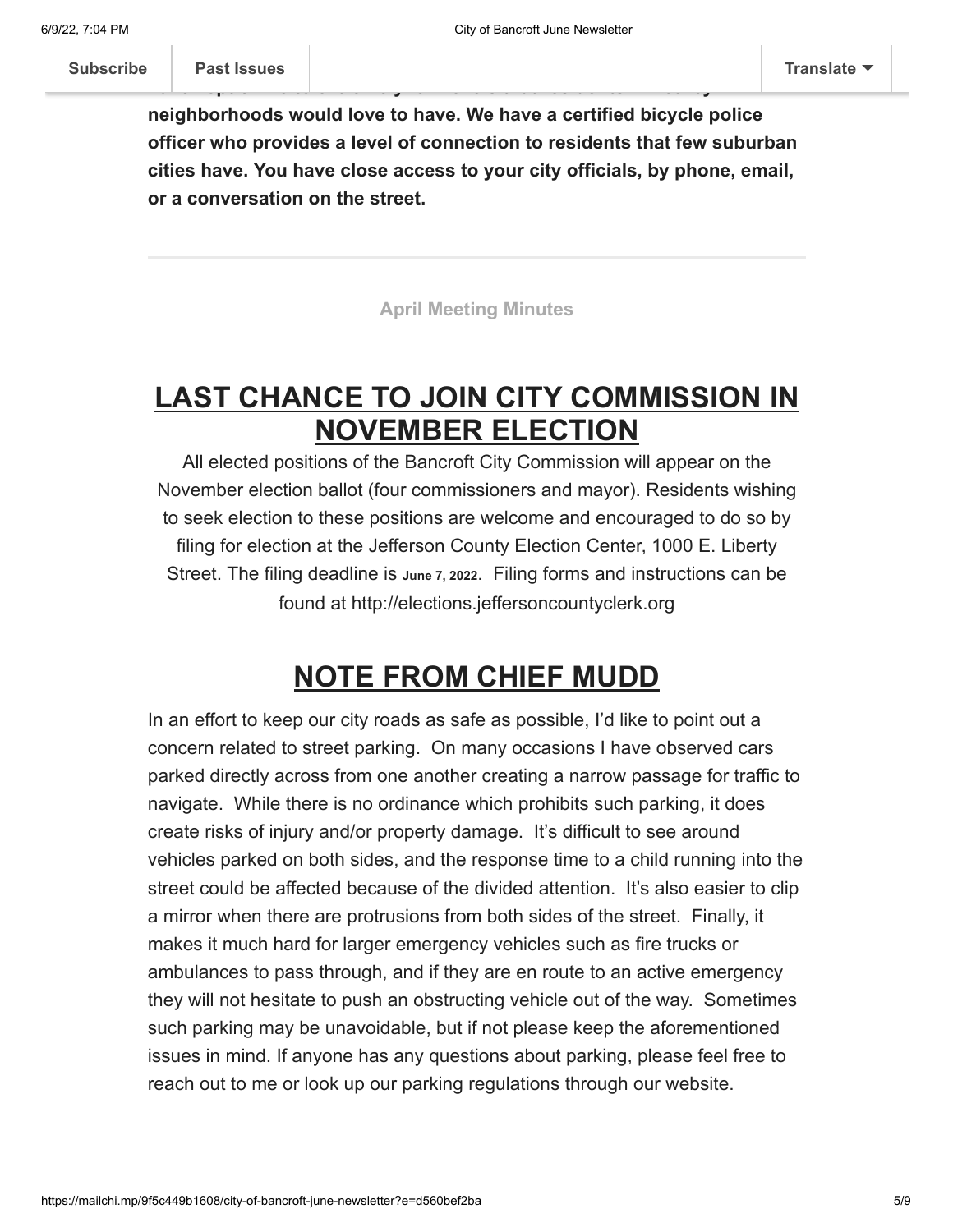#### **For immediate police assistance:**

- 1. Emergency: **Dial 911**
- 2. Non-emergency police assistance: **Dial 311**

## **For non-urgent neighborhood concerns:**

1. Call our police line at **(502) 263-3663.** Leave a voicemail with your name and phone number. Chief Mudd will call you back when he is on duty.

For your safety, please call 911 or 311 to have police dispatched. If Chief Mudd is working, then they will dispatch him to help you, otherwise, they will dispatch a Metro police officer. Do not personally seek out Chief Mudd to get assistance for an emergency.

## **TRASH SERVICES RECYCLING** June 13 June 27 July 11 July 25 REMINDER: Trash and recycling will not be collected if left on the ground and not in a container **YARD WASTE** Weekly service begins April 4 **Questions? Contact Rumpke 1–800–828–8171**

## **NEXT COMMISSION MEETING**

Thursday, June 9, 2022 7 p.m. Churchill Downs Building 600 N. Hursbourne Parkway Room 600

**[June Meeting Agenda](https://www.cityofbancroftky.org/June-2022-meeting-agenda/)**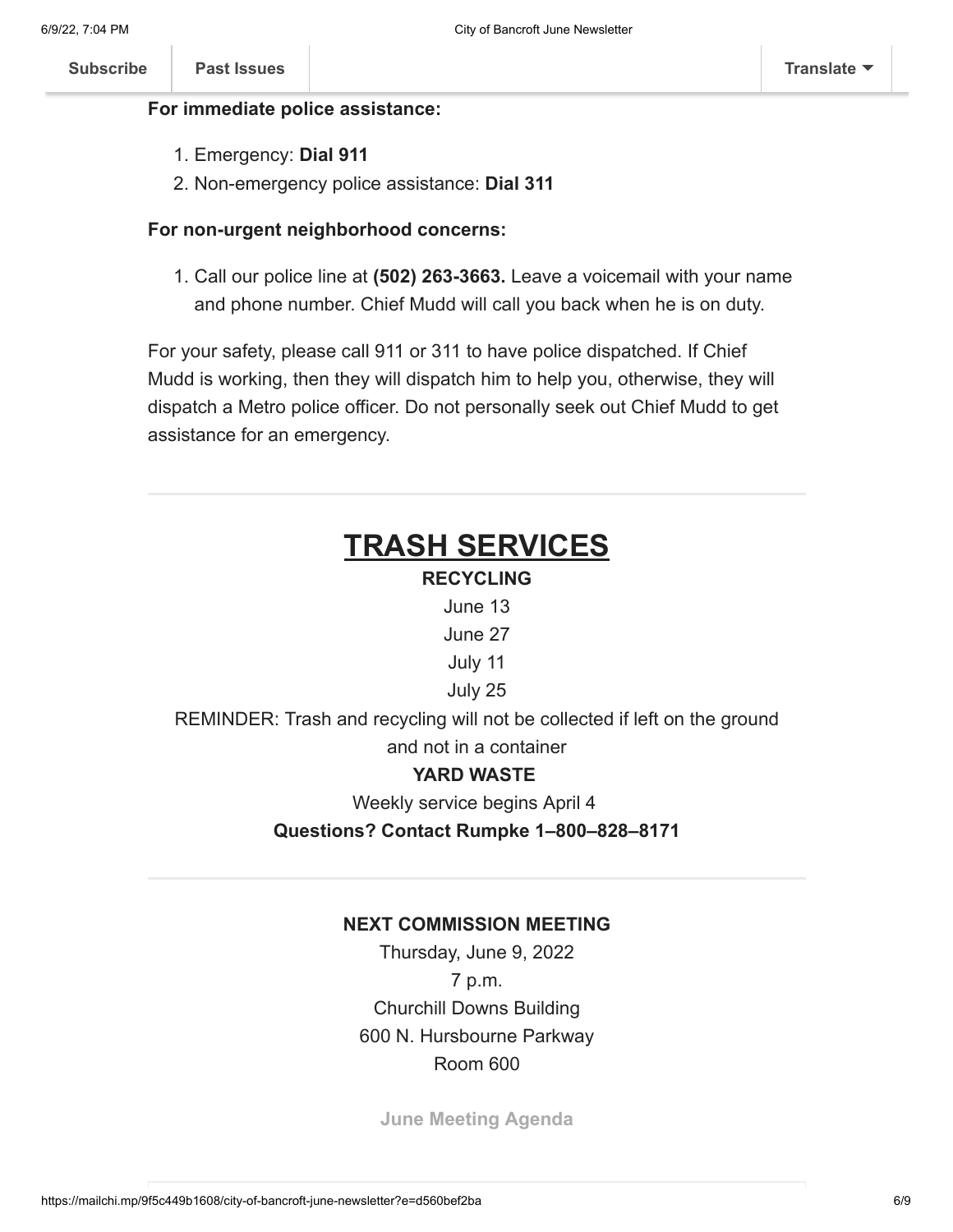Let them know about our mailing list.

Contact Clerk **Shannon Tuthill** to add them to the email list and directory.

## **House Watch**

If you are going to be away from home for any length of time, it is important to let Chief David Mudd [know as soon as possible. You may fill out the form on the City of](https://www.cityofbancroftky.org/house-watch-requests/) Bancroft website. Or, email Chief Mudd at [chief@cityofbancroft.org](mailto:chief@cityofbancroft.org) with the following important information:

- Name
- Address
- Emergency phone numbers
- Is anyone supposed to be there while you are away
- When you are leaving and when you plan to return

#### **Rental Property Registration**

Renting your home? Bancroft Ordinance requires you apply for a permit. This will ensure Chief Yeager knows who to contact in case of an issue or emergency. [Rental permits can be found on the City of Bancroft website.](https://www.cityofbancroftky.org/rental-property-registration/)

**[Visit our City Website](http://www.cityofbancroftky.org/)**

**[City of Bancroft Commission](https://www.cityofbancroftky.org/contact-info/)**

**Mayor/Police Department** Jeff Magers [Mayor@CityofBancroft.org](mailto:MAYOR@CITYOFBANCROFT.ORG) [Police@CityofBancroft.org](mailto:Police@CityofBancroft.org) (Alternate email for police matters) (502) 762-4334

**City Maintenance Commissioner** Mike Borders [Maintenance@CityofBancroft.org](mailto:Maintenance@CityofBancroft.org) (502) 235-6968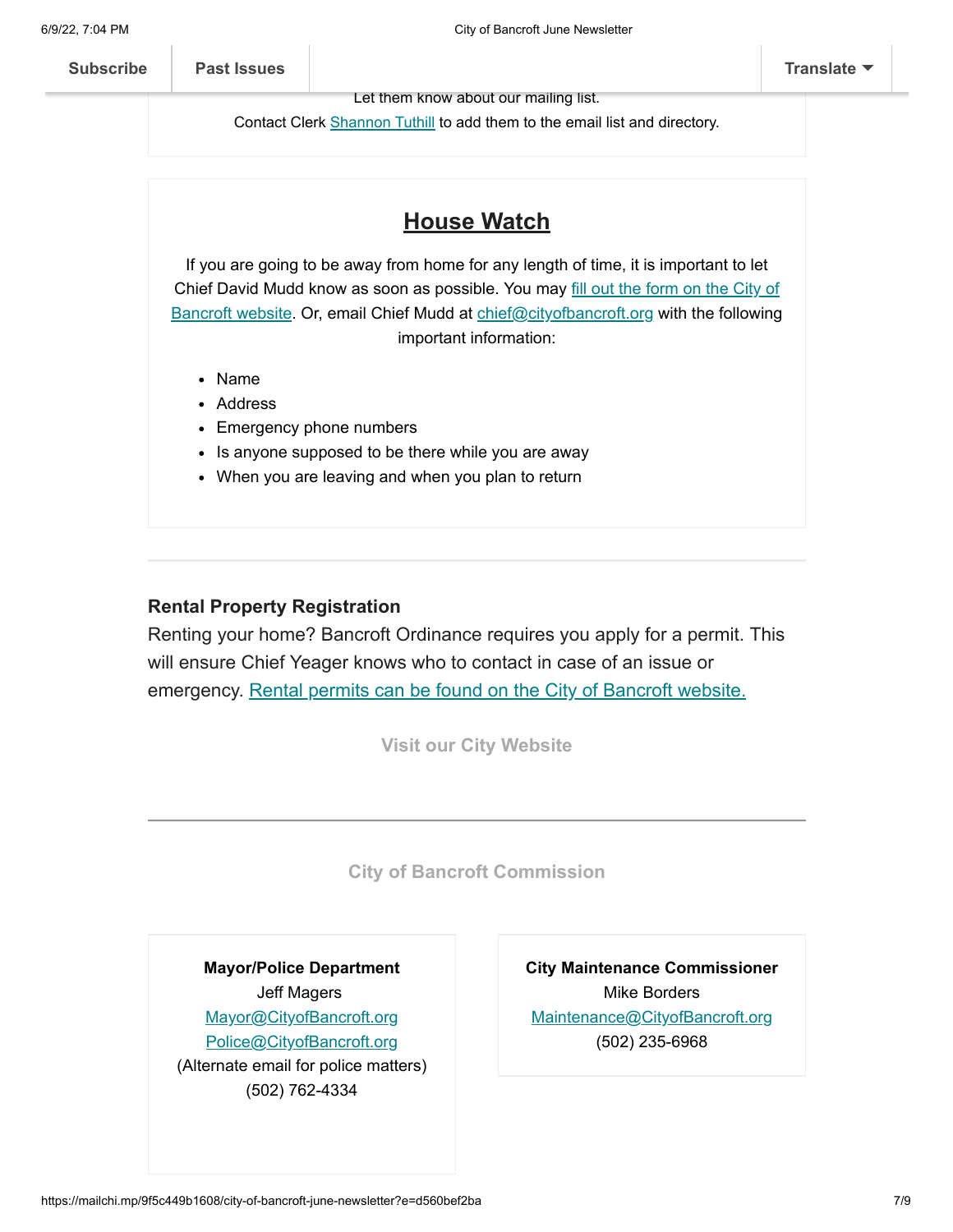**Administration Commissioner** Edwin Evers [Finance@CityofBancroft.org](mailto:Finance@CityofBancroft.org) (937) 470-7384

**Finance and**

**Communications and Community Outreach Commissioner** Jaimie Schapker [Communications@CityofBancroft.org](mailto:Communications@CityofBancroft.org)

(440) 463-2775

Paul Chumbley [PublicServices@CityofBancroft.org](mailto:PublicServices@CityofBancroft.org) (502) 649-7997

**Public Services Commissioner**

Arnold Shaikun [Treasurer@CityofBancroft.org](mailto:TREASURER@CITYOFBANCROFT.ORG) (502) 802-7778

**Treasurer**

**Clerk** Shannon Tuthill [Clerk@CityofBancroft.org](mailto:Clerk@CityofBancroft.org) (502) 240-8491

**Police Chief** David Mudd [Chief@CityofBancroft.org](mailto:CHIEF@CITYOFBANCROFT.ORG)

Non-Emergency: (502) 263-3663

**City Attorney** Richard Schiller

**Join the City of Bancroft Facebook group!**



**Reminder:** To join you have to answer the prompt: Which street do you live on. This ensures only those approved to join live in the neighborhood. We do allow some residents who live just outside Bancroft city limits to join as well.

> **Our mailing address is:** 4949 Old Brownsboro Road, #243 Louisville, KY 40222